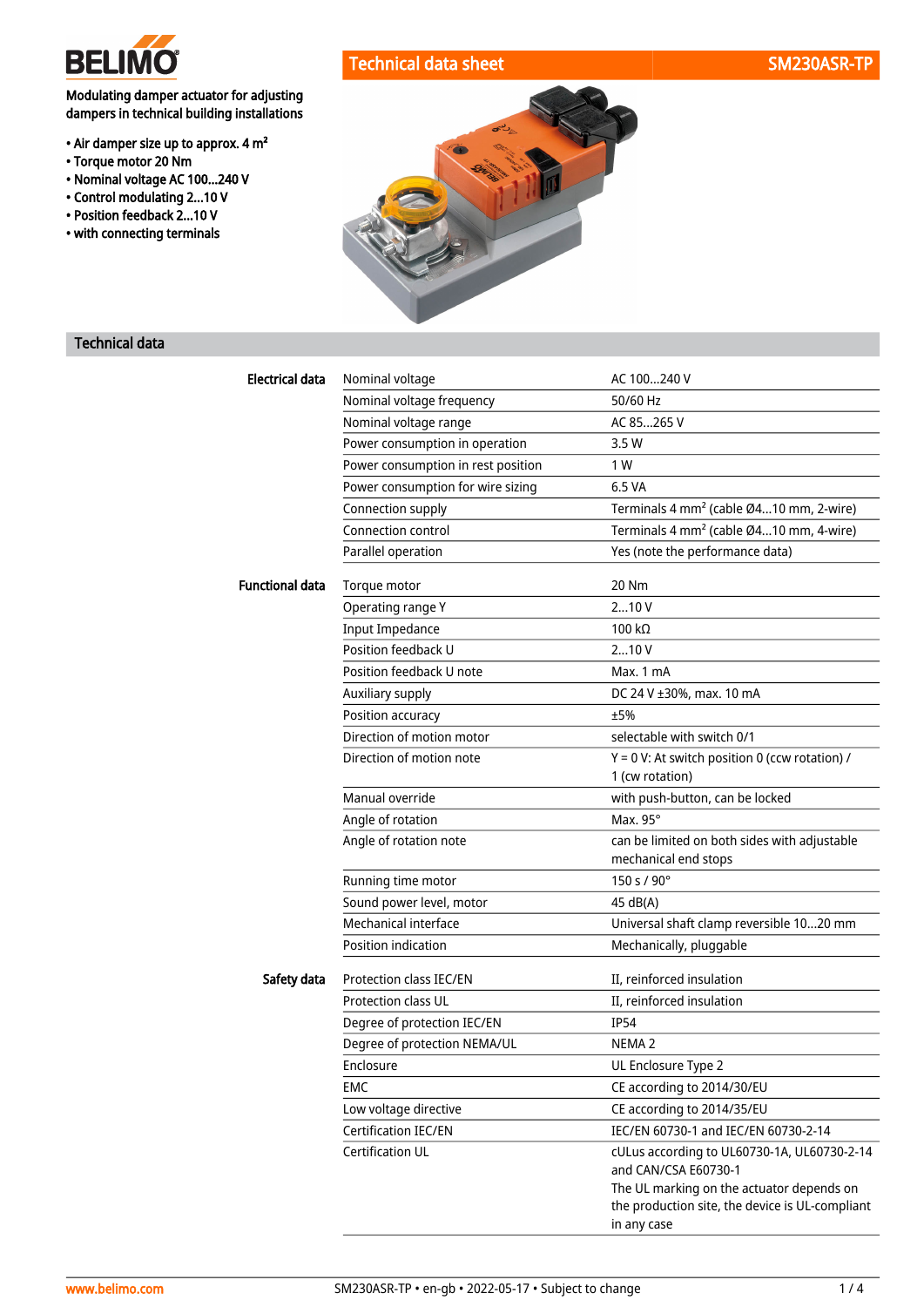

**Technical data sheet** 

|  |  | SM230ASR-TP |
|--|--|-------------|
|  |  |             |
|  |  |             |

| Safety data | Mode of operation             | Type 1                      |
|-------------|-------------------------------|-----------------------------|
|             | Rated impulse voltage supply  | 2.5 kV                      |
|             | Rated impulse voltage control | $0.8$ kV                    |
|             | Pollution degree              | 3                           |
|             | Ambient temperature           | $-3050^{\circ}$ C           |
|             | Storage temperature           | $-4080^{\circ}$ C           |
|             | Ambient humidity              | Max. 95% RH, non-condensing |
|             | Servicing                     | maintenance-free            |
| Weight      | Weight                        | $0.94$ kg                   |

#### Safety notes



- This device has been designed for use in stationary heating, ventilation and air-conditioning systems and must not be used outside the specified field of application, especially in aircraft or in any other airborne means of transport.
- Outdoor application: only possible in case that no (sea) water, snow, ice, insolation or aggressive gases interfere directly with the device and that it is ensured that the ambient conditions remain within the thresholds according to the data sheet at any time.
- Caution: Power supply voltage!
- Only authorised specialists may carry out installation. All applicable legal or institutional installation regulations must be complied during installation.
- The device may only be opened at the manufacturer's site. It does not contain any parts that can be replaced or repaired by the user.
- To calculate the torque required, the specifications supplied by the damper manufacturers concerning the cross-section, the design, the installation situation and the ventilation conditions must be observed.
- The device contains electrical and electronic components and must not be disposed of as household refuse. All locally valid regulations and requirements must be observed.

## Product features

| Mode of operation            | The actuator is connected with a standard control signal of 010 V and drives to the position<br>defined by the control signal. Measuring voltage U serves for the electrical display of the<br>damper position 0100% and as control signal for other actuators. |
|------------------------------|-----------------------------------------------------------------------------------------------------------------------------------------------------------------------------------------------------------------------------------------------------------------|
| Simple direct mounting       | Simple direct mounting on the damper shaft with a universal shaft clamp, supplied with an anti-<br>rotation device to prevent the actuator from rotating.                                                                                                       |
| <b>Manual override</b>       | Manual override with push-button possible (the gear is disengaged for as long as the button is<br>pressed or remains locked).                                                                                                                                   |
| Adjustable angle of rotation | Adjustable angle of rotation with mechanical end stops.                                                                                                                                                                                                         |
| High functional reliability  | The actuator is overload protected, requires no limit switches and automatically stops when the<br>end stop is reached.                                                                                                                                         |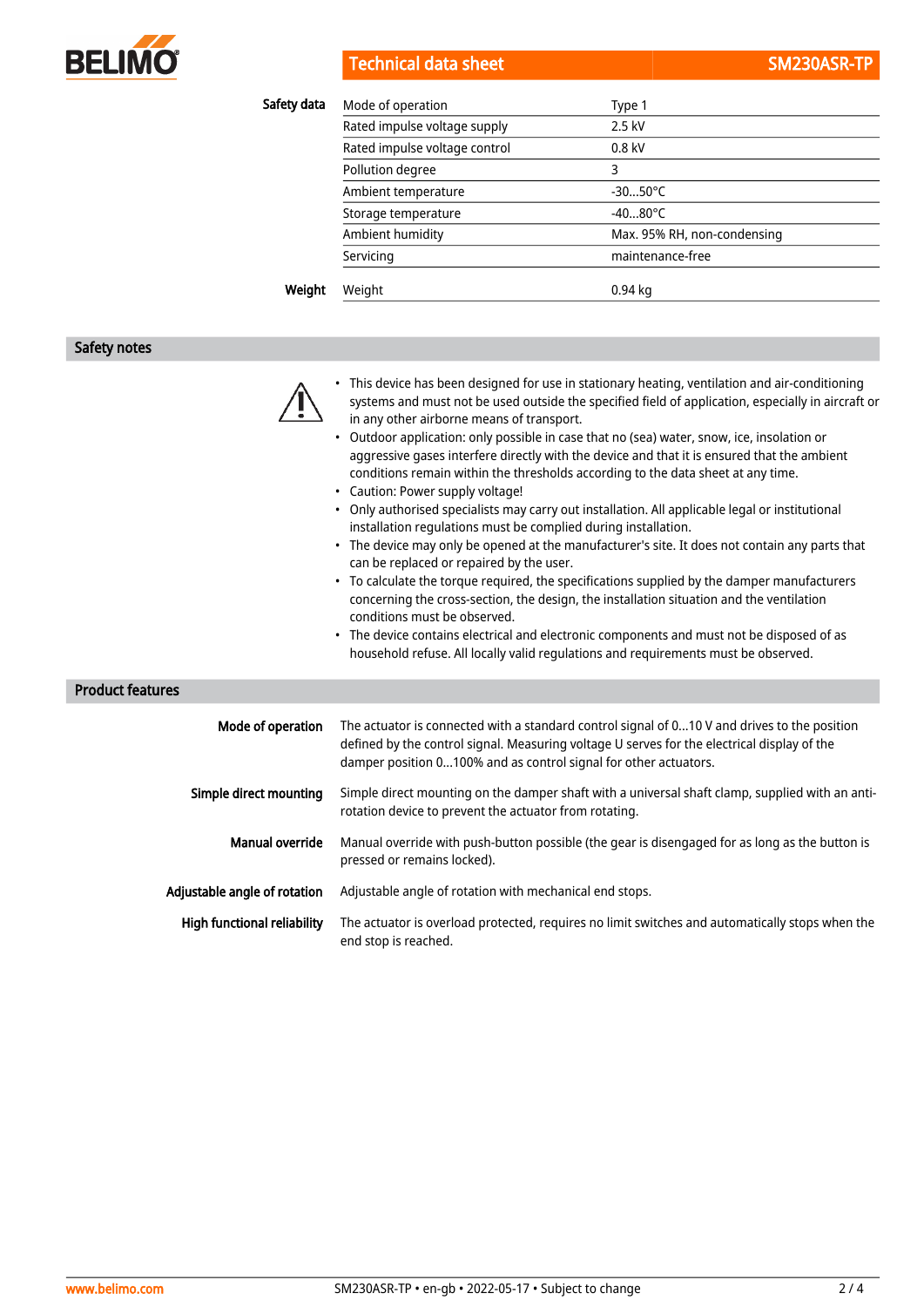



| <b>Electrical accessories</b> | <b>Description</b>                                                                          | <b>Type</b>      |
|-------------------------------|---------------------------------------------------------------------------------------------|------------------|
|                               | Auxiliary switch 1 x SPDT add-on                                                            | S <sub>1</sub> A |
|                               | Auxiliary switch 2 x SPDT add-on                                                            | S <sub>2</sub> A |
|                               | Feedback potentiometer 140 $\Omega$ add-on                                                  | P140A            |
|                               | Feedback potentiometer 200 $\Omega$ add-on                                                  | P200A            |
|                               | Feedback potentiometer 500 $\Omega$ add-on                                                  | <b>P500A</b>     |
|                               | Feedback potentiometer 1 $k\Omega$ add-on                                                   | P1000A           |
|                               | Feedback potentiometer 2.8 kΩ add-on                                                        | P2800A           |
|                               | Feedback potentiometer 5 kΩ add-on                                                          | P5000A           |
|                               | Feedback potentiometer 10 kΩ add-on                                                         | P10000A          |
|                               | Signal converter voltage/current 100 kΩ Supply AC/DC 24 V                                   | Z-UIC            |
|                               | Positioner for wall mounting                                                                | SGA24            |
|                               | Positioner for built-in mounting                                                            | SGE24            |
|                               | Positioner for front-panel mounting                                                         | SGF24            |
|                               | Positioner for wall mounting                                                                | <b>CRP24-B1</b>  |
| <b>Mechanical accessories</b> | Description                                                                                 | <b>Type</b>      |
|                               | Actuator arm for standard shaft clamp (reversible)                                          | AH-20            |
|                               | Shaft extension 240 mm Ø20 mm for damper shaft Ø 1221 mm CrNi                               | AV12-25-I        |
|                               | Shaft extension 240 mm Ø20 mm for damper shaft Ø 822.7 mm                                   | AV8-25           |
|                               | Ball joint suitable for damper crank arm KH8, Multipack 10 pcs.                             | KG8              |
|                               | Ball joint suitable for damper crank arm KH8 / KH10, Multipack 10 pcs.                      | KG10A            |
|                               | Damper crank arm Slot width 8.2 mm, clamping range Ø1018 mm                                 | KH <sub>8</sub>  |
|                               | Shaft clamp one-sided, clamping range Ø826 mm, Multipack 20 pcs.                            | K-ENSA           |
|                               | Shaft clamp one-sided, clamping range Ø1226 mm, for CrNi shaft<br>(INOX), Multipack 20 pcs. | K-ENSA-I         |
|                               | Shaft clamp reversible, clamping range Ø1020 mm                                             | K-SA             |
|                               | Anti-rotation mechanism 180 mm, Multipack 20 pcs.                                           | Z-ARS180         |
|                               | Anti-rotation mechanism 230 mm, Multipack 20 pcs.                                           | Z-ARS230         |
|                               | Form fit insert 10x10 mm, Multipack 20 pcs.                                                 | ZF10-NSA         |
|                               | Form fit insert 12x12 mm, Multipack 20 pcs.                                                 | ZF12-NSA         |
|                               | Form fit insert 15x15 mm, Multipack 20 pcs.                                                 | ZF15-NSA         |
|                               | Form fit insert 16x16 mm, Multipack 20 pcs.                                                 | ZF16-NSA         |
|                               | Mounting kit for linkage operation for flat installation                                    | ZG-SMA           |
|                               | Position indicator, Multipack 20 pcs.                                                       | $Z-PI$           |
|                               | Base plate extension for SMA to SM/AM/SMD24R                                                | Z-SMA            |
|                               | Terminal protection IP54, Multipack 20 pcs.                                                 | Z-TP             |

## Electrical installation

## Caution: Power supply voltage!



Parallel connection of other actuators possible. Observe the performance data.

#### Wiring diagrams



A) Auxiliary supply only for positioner SG..24